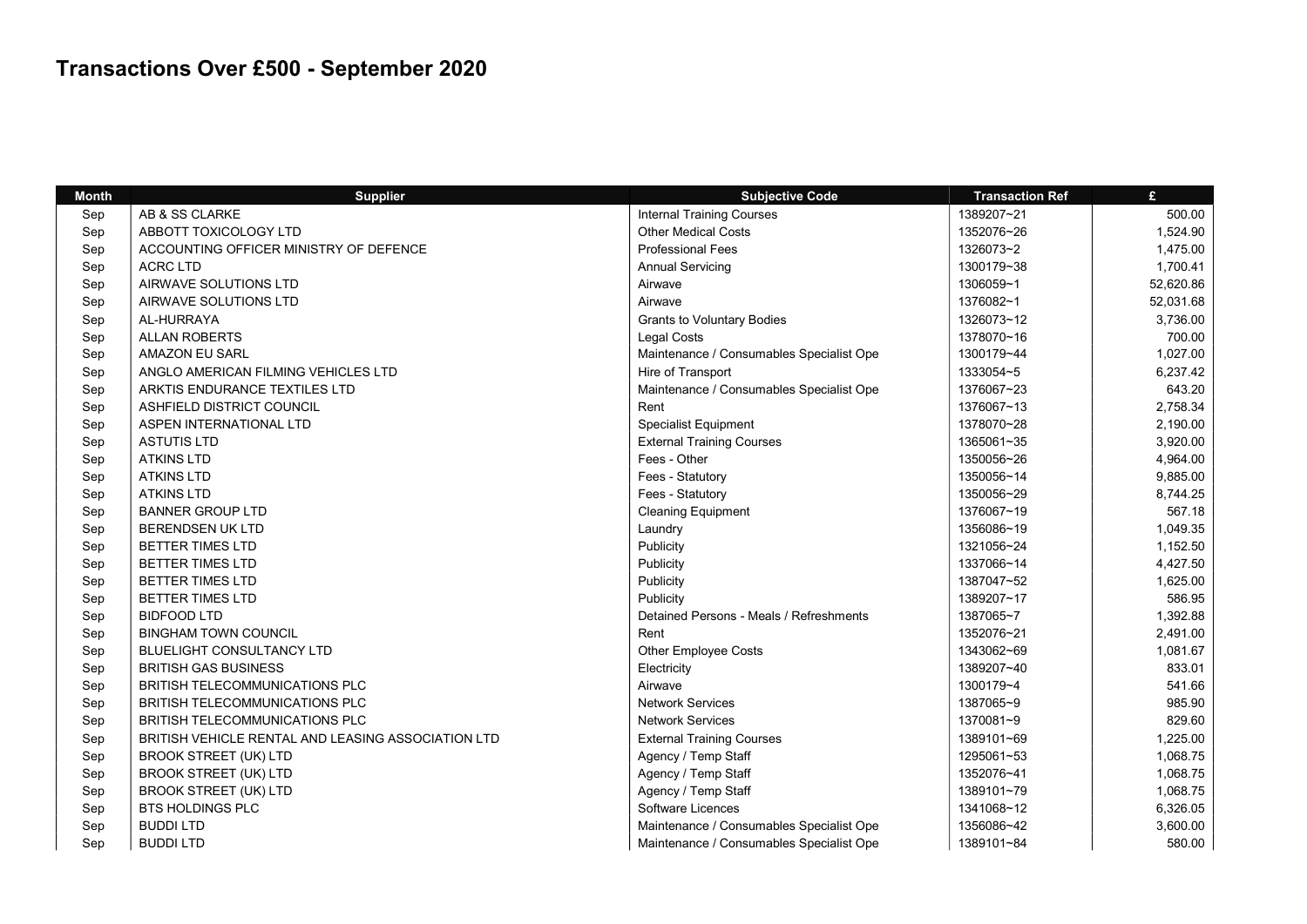| <b>Month</b> | <b>Supplier</b>                                | <b>Subjective Code</b>                   | <b>Transaction Ref</b> | $\mathbf{f}$ |
|--------------|------------------------------------------------|------------------------------------------|------------------------|--------------|
| Sep          | BUSINESS HR SOLUTIONS (CONSULTANCY) LTD        | <b>Professional Fees</b>                 | 1343062~12             | 733.11       |
| Sep          | BUSINESS HR SOLUTIONS (CONSULTANCY) LTD        | <b>Professional Fees</b>                 | 1389207~19             | 2,099.97     |
| Sep          | CABLE TELECOMMUNICATIONS TRAINING SERVICES LTD | <b>Other Operational Expenses</b>        | 1370081~28             | 3,900.00     |
| Sep          | <b>CDW LTD</b>                                 | Hardware - purchase                      | 1306059~9              | 1,056.00     |
| Sep          | CENTURY FIRE AND SECURITY LTD                  | <b>Annual Servicing</b>                  | 1389207~29             | 3,138.75     |
| Sep          | CENTURY FIRE AND SECURITY LTD                  | <b>Planned PPM Contract</b>              | 1300179~32             | 1,867.00     |
| Sep          | CENTURY FIRE AND SECURITY LTD                  | Reactive Maintenance                     | 1300179~50             | 609.00       |
| Sep          | CENTURY FIRE AND SECURITY LTD                  | Reactive Maintenance                     | 1365061~6              | 579.00       |
| Sep          | CERTAS ENERGY UK LTD                           | <b>Diesel</b>                            | 1350056~4              | 10,542.22    |
| Sep          | <b>CERTAS ENERGY UK LTD</b>                    | Diesel                                   | 1350056~10             | 22,145.10    |
| Sep          | <b>CERTAS ENERGY UK LTD</b>                    | Petrol                                   | 1350056~25             | 9,062.09     |
| Sep          | <b>CERTERO LTD</b>                             | Software Licences                        | 1306059~11             | 3,000.00     |
| Sep          | <b>CHARACTER DEVELOPMENTS LTD</b>              | <b>Building Works - Main Contract</b>    | 1337066~3              | 10,805.35    |
| Sep          | CHARLES ALEXANDER DISTRIBUTION LTD             | Specific Grants awarded                  | 1370081~10             | 3,420.40     |
| Sep          | CHARLES FELLOWS SUPPLIES LTD                   | Detained Persons - Clothing              | 1337066~31             | 1,015.20     |
| Sep          | CHARLES FELLOWS SUPPLIES LTD                   | Detained Persons - Clothing              | 1380055~11             | 1,216.40     |
| Sep          | CHAYAH DEVELOPMENT PROJECT                     | <b>Grants to Voluntary Bodies</b>        | 1326073~12             | 3,736.00     |
| Sep          | CHILDCARE EAST MIDLANDS LLP                    | Pay Related Transactions                 | 1365061~28             | 598.00       |
| Sep          | CHORUS INTELLIGENCE LTD                        | Software Licences                        | 1387047~21             | 28,500.00    |
| Sep          | <b>CLEARTONE TELECOMS LTD</b>                  | Hardware                                 | 1341068~32             | 55,694.00    |
| Sep          | <b>CLEARTONE TELECOMS LTD</b>                  | Radio / Airwave - Equipment              | 1352076~11             | 8,118.00     |
| Sep          | <b>COHERENT COMMS LTD</b>                      | <b>External Training Courses</b>         | 1300179~88             | 950.00       |
| Sep          | <b>COLLEGE GARTH LTD</b>                       | Police Dogs - Feed/kennelling/vets       | 1341068~4              | 2,712.50     |
|              | <b>COLLEGE GARTH LTD</b>                       | Police Dogs - Feed/kennelling/vets       | 1387047~3              | 3,739.57     |
| Sep          |                                                |                                          | 1389086~14             |              |
| Sep          | COLLEGE OF POLICING                            | <b>External Training Courses</b>         |                        | 6,923.50     |
| Sep          | CONNELL ASSOCIATES SOLICITORS                  | <b>Short Term Provisions</b>             | 1370081~20             | 10,900.00    |
| Sep          | <b>CONTROL-F LTD</b>                           | <b>External Training Courses</b>         | 1389207~58             | 6,530.00     |
| Sep          | COONEEN AT WORK LTD                            | Clothing & Uniforms                      | 1343062~47             | 3,041.66     |
| Sep          | <b>COPACC LTD</b>                              | Subscriptions                            | 1300179~35             | 1,750.00     |
| Sep          | <b>CORONA ENERGY</b>                           | Gas                                      | 1295061~30             | 8,958.37     |
| Sep          | CRAIGARD (SHERWOOD PARK) LTD                   | Fees Planned                             | 1300179~81             | 18,093.75    |
| Sep          | <b>CROSSBOW EDUCATION LTD</b>                  | Hardware                                 | 1343062~65             | 5,392.50     |
| Sep          | <b>CROWN LIFT TRUCKS LTD</b>                   | <b>External Training Courses</b>         | 1389207~64             | 590.00       |
| Sep          | CROWN PET FOODS LTD                            | Police Dogs - Feed/kennelling/vets       | 1341068~4              | 1,729.36     |
| Sep          | <b>CVL SYSTEMS LTD</b>                         | Reactive Maintenance                     | 1313062~9              | 1,253.00     |
| Sep          | <b>CVL SYSTEMS LTD</b>                         | Reactive Maintenance                     | 1306059~4              | 543.00       |
| Sep          | <b>CYCLESCHEME LTD</b>                         | Salary Deductions - Cycle to Work Scheme | 1370081~14             | 7,575.81     |
| Sep          | D.TEC INTERNATIONAL LTD                        | Maintenance / Consumables Specialist Ope | 1352076~19             | 1,726.00     |
| Sep          | DACOLL GROUP LTD                               | Hardware - purchase                      | 1387047~11             | 6,952.70     |
| Sep          | DACOLL GROUP LTD                               | Software Licences                        | 1387047~22             | 4,510.97     |
| Sep          | DATA PRO IT LTD                                | Hardware - purchase                      | 1313062~8              | 3,504.00     |
| Sep          | DATA PRO IT LTD                                | Hardware - purchase                      | 1350056~5              | 719.70       |
| Sep          | DATA PRO IT LTD                                | Hardware - purchase                      | 1352076~7              | 840.00       |
| Sep          | DATA PRO IT LTD                                | Hardware - purchase                      | 1370081~5              | 3,149.50     |
| Sep          | DFP SERVICES LTD                               | <b>Annual Servicing</b>                  | 1343062~17             | 2,987.72     |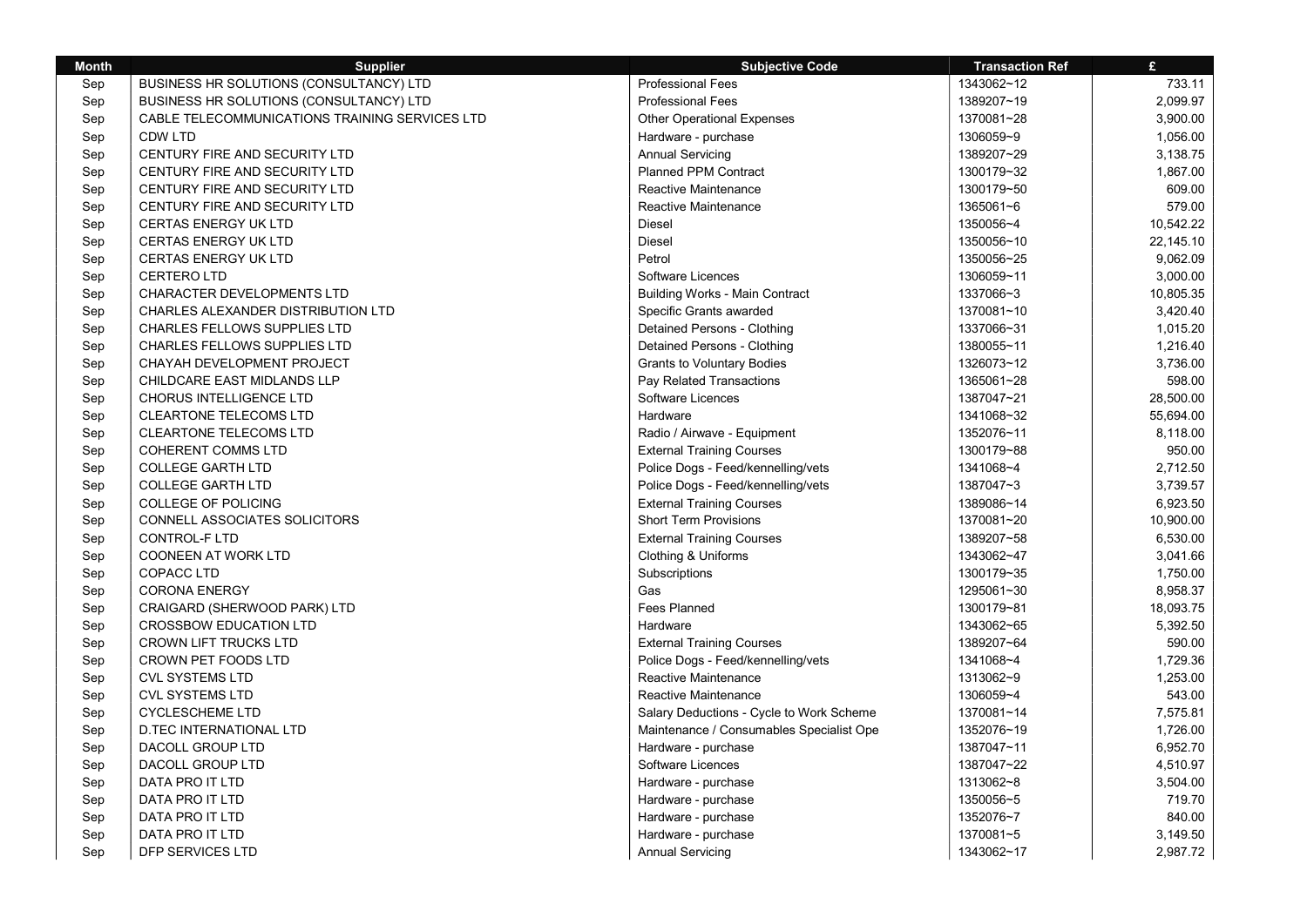| <b>Month</b> | <b>Supplier</b>                           | <b>Subjective Code</b>                   | <b>Transaction Ref</b> | £         |
|--------------|-------------------------------------------|------------------------------------------|------------------------|-----------|
| Sep          | DFP SERVICES LTD                          | <b>Planned PPM Contract</b>              | 1337066~17             | 1,941.28  |
| Sep          | DFP SERVICES LTD                          | <b>Planned PPM Contract</b>              | 1343062~3              | 1,290.00  |
| Sep          | DFP SERVICES LTD                          | <b>Planned PPM Contract</b>              | 1343062~13             | 532.83    |
| Sep          | DFP SERVICES LTD                          | <b>Planned PPM Contract</b>              | 1343062~21             | 534.75    |
| Sep          | DFP SERVICES LTD                          | <b>Planned PPM Contract</b>              | 1370081~11             | 603.28    |
| Sep          | DFP SERVICES LTD                          | <b>Planned PPM Contract</b>              | 1376082~4              | 840.20    |
| Sep          | DFP SERVICES LTD                          | <b>Reactive Maintenance</b>              | 1313062~2              | 857.09    |
| Sep          | <b>DFP SERVICES LTD</b>                   | <b>Reactive Maintenance</b>              | 1389207~3              | 1,124.60  |
| Sep          | DIGITAL HEARING CARE SOLUTIONS LTD        | <b>Other Medical Costs</b>               | 1389207~70             | 1,595.00  |
| Sep          | DIGITAL HEARING CARE SOLUTIONS LTD        | <b>Tuition Fees</b>                      | 1300179~70             | 1,600.00  |
| Sep          | <b>DIVERSITY WATCH LTD</b>                | <b>Grants to Voluntary Bodies</b>        | 1326073~12             | 3,736.00  |
| Sep          | DKB TRAINING ASSOCIATES LTD               | <b>External Training Courses</b>         | 1300179~67             | 6,000.00  |
| Sep          | DKB TRAINING ASSOCIATES LTD               | <b>External Training Courses</b>         | 1356086~33             | 1,200.00  |
| Sep          | DONOGHUE SOLICITORS                       | <b>Short Term Provisions</b>             | 1387065~23             | 10,000.00 |
| Sep          | DR N L HOLDEN                             | <b>Short Term Provisions</b>             | 1313062~21             | 4,025.00  |
| Sep          | DRAEGER SAFETY UK LTD                     | Maintenance / Consumables Specialist Ope | 1389101~85             | 758.10    |
| Sep          | EACH AMAZING BREATH CIC                   | <b>Grants to Voluntary Bodies</b>        | 1326073~12             | 3,736.00  |
| Sep          | <b>EAST AFRICAN EDUCATION CENTRE</b>      | <b>Grants to Voluntary Bodies</b>        | 1326073~12             | 3,736.00  |
| Sep          | EDF ENERGY CUSTOMERS LTD                  | Electricity                              | 1389101~66             | 13,722.79 |
| Sep          | EDF ENERGY CUSTOMERS LTD                  | Electricity                              | 1389101~16             | 40,338.90 |
| Sep          | EDF ENERGY CUSTOMERS LTD                  | Electricity                              | 1389101~37             | 2,938.89  |
| Sep          | EDF ENERGY CUSTOMERS LTD                  | Electricity                              | 1389101~38             | 1,786.50  |
| Sep          | EDF ENERGY CUSTOMERS LTD                  | Electricity                              | 1389101~39             | 4,384.63  |
| Sep          | EDF ENERGY CUSTOMERS LTD                  | Electricity                              | 1389207~20             | 2,860.42  |
| Sep          | ENTERPRISE RENT-A-CAR (UK) LTD            | Hire of Transport                        | 1295061~9              | 700.00    |
| Sep          | ENTERPRISE RENT-A-CAR (UK) LTD            | Hire of Transport                        | 1365061~11             | 631.16    |
| Sep          | ENVIROENERGY (NOTTINGHAM) LTD             | <b>Other Energy Costs</b>                | 1389101~67             | 36,925.30 |
| Sep          | EVOLVE NOTTINGHAM CIC                     | <b>Grants to Voluntary Bodies</b>        | 1387065~36             | 3,736.00  |
| Sep          | <b>EXPERIAN LTD</b>                       | <b>Other Partnerships</b>                | 1352076~6              | 1,337.08  |
| Sep          | <b>EXPERIAN LTD</b>                       | <b>Professional Fees</b>                 | 1376067~12             | 1,329.15  |
| Sep          | <b>EXPERIAN LTD</b>                       | Searches                                 | 1341068~18             | 502.30    |
| Sep          | <b>EXPERIAN LTD</b>                       | Subscriptions                            | 1295061~49             | 21,935.90 |
| Sep          | FEARLESS YOUTH ASSOCIATION                | <b>Grants to Voluntary Bodies</b>        | 1326073~12             | 3,736.00  |
| Sep          | <b>FLOGAS BRITAIN LTD</b>                 | <b>Heating Fuel Oil</b>                  | 1389207~24             | 1,289.27  |
| Sep          | FRANCOTYP-POSTALIA LTD                    | Postage Costs                            | 1341068~1              | 3,000.00  |
| Sep          | FRANCOTYP-POSTALIA LTD                    | Postage Costs                            | 1343062~66             | 1,500.00  |
| Sep          | FRANCOTYP-POSTALIA LTD                    | Postage Costs                            | 1389207~1              | 500.00    |
| Sep          | FRANCOTYP-POSTALIA LTD                    | Postage Costs                            | 1341068~2              | 500.00    |
| Sep          | FWP PLUMBERS NOTTINGHAM LTD               | <b>Annual Servicing</b>                  | 1356086~13             | 554.50    |
| Sep          | <b>GALLAGHER BASSETT</b>                  | Pay Related Transactions                 | 1387065~19             | 8,518.24  |
| Sep          | <b>GEL LTD</b>                            | <b>Other Employee Costs</b>              | 1356086~38             | 4,050.00  |
| Sep          | <b>GEO HANSON &amp; SONS HUCKNALL LTD</b> | Fees - Statutory                         | 1321056~8              | 2,842.01  |
| Sep          | <b>GEO HANSON &amp; SONS HUCKNALL LTD</b> | <b>Planned Maintenance</b>               | 1389086~16             | 2,990.50  |
| Sep          | <b>GIVE AS YOU EARN</b>                   | Pay Related Transactions                 | 1343062~28             | 906.24    |
| Sep          | <b>GIVE AS YOU EARN</b>                   | Pay Related Transactions                 | 1343062~27             | 9,523.80  |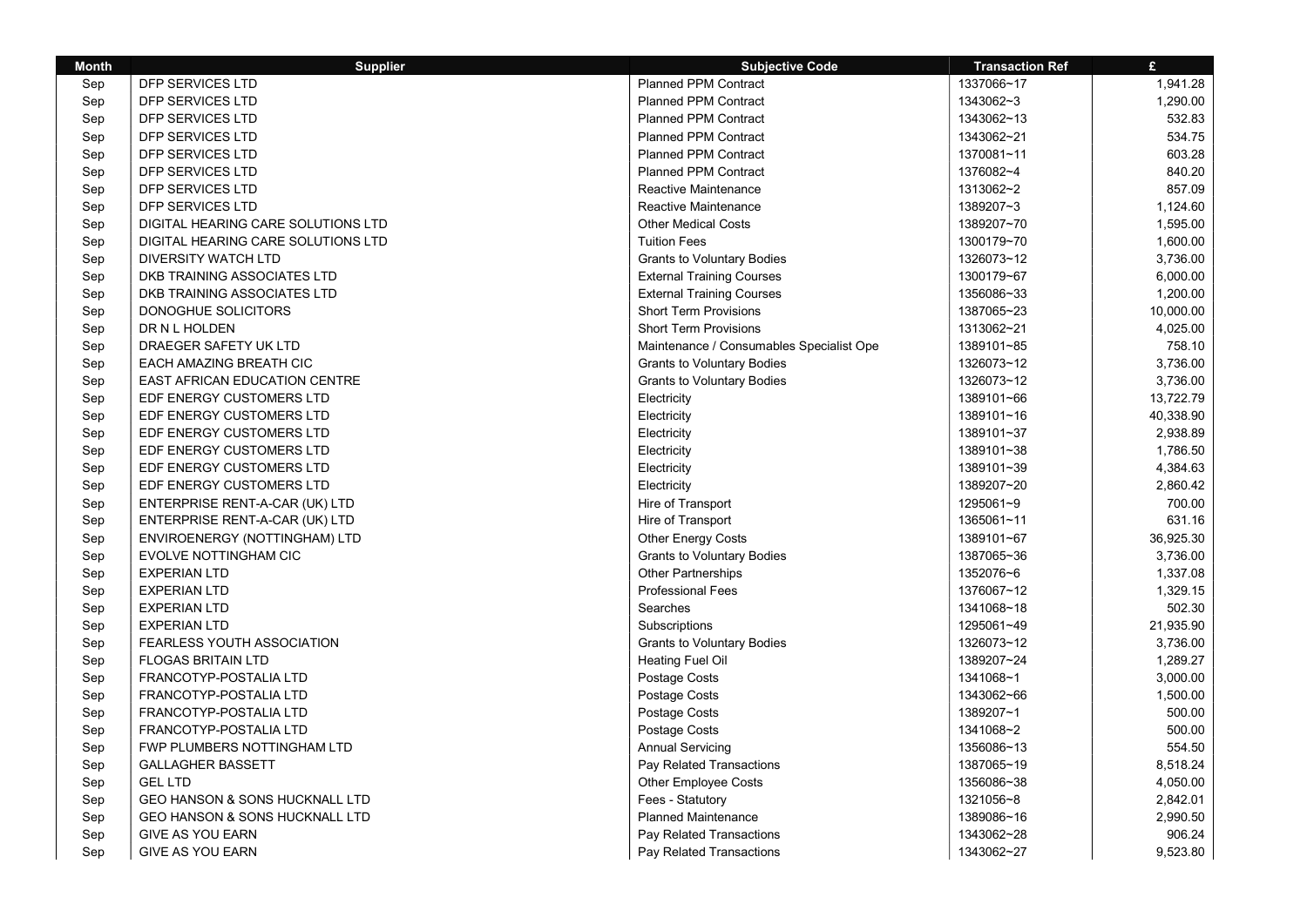| <b>Month</b> | <b>Supplier</b>                   | <b>Subjective Code</b>                   | <b>Transaction Ref</b> | $\mathbf{f}$ |
|--------------|-----------------------------------|------------------------------------------|------------------------|--------------|
| Sep          | <b>GIVE AS YOU EARN</b>           | Pay Related Transactions                 | 1343062~26             | 967.50       |
| Sep          | <b>GLIDER DIGITAL LTD</b>         | Software Licences                        | 1389101~20             | 502.66       |
| Sep          | <b>GLOBAL ENTREPRENEURS UK</b>    | <b>Grants to Voluntary Bodies</b>        | 1387065~36             | 3,736.00     |
| Sep          | GMB (MIDLANDS & EAST COAST)       | Pay Related Transactions                 | 1382069~17             | 2,489.42     |
| Sep          | GOVERNMENT ACTUARYS DEPARTMENT    | <b>Professional Fees</b>                 | 1380055~3              | 500.00       |
| Sep          | <b>GRIDSMART LTD</b>              | Maintenance / Consumables Specialist Ope | 1300179~43             | 1,625.00     |
| Sep          | <b>GRIDSMART LTD</b>              | Maintenance / Consumables Specialist Ope | 1360071~14             | 1,695.00     |
| Sep          | HANSON ANIMAL DOCTOR LTD          | Police Dogs - Feed/kennelling/vets       | 1333054~4              | 4,148.58     |
| Sep          | <b>HARROW GREEN LTD</b>           | <b>Planned Maintenance</b>               | 1300179~19             | 2,812.50     |
| Sep          | HAYS SPECIALIST RECRUITMENT LTD   | <b>Consultants Fees</b>                  | 1352076~3              | 3,000.00     |
| Sep          | HAYS SPECIALIST RECRUITMENT LTD   | <b>Consultants Fees</b>                  | 1387047~7              | 1,200.00     |
| Sep          | HAYS SPECIALIST RECRUITMENT LTD   | <b>Consultants Fees</b>                  | 1389207~12             | 1,500.00     |
| Sep          | <b>HELEN CHAMBERS</b>             | <b>Internal Training Courses</b>         | 1387047~20             | 950.00       |
| Sep          | HELPING KIDS ACHIEVE CIC          | <b>Grants to Voluntary Bodies</b>        | 1356086~43             | 3,736.00     |
| Sep          | <b>HELPING KIDS ACHIEVE CIC</b>   | Other PA/ OPCC Grants                    | 1313062~29             | 3,000.00     |
| Sep          | HENRY BROTHERS MIDLANDS LTD       | Fees - Statutory                         | 1341068~5              | 433,692.69   |
| Sep          | HM REVENUE & CUSTOMS              | Apprentice Levy                          | 1382069~23             | 51,897.00    |
| Sep          | HM REVENUE & CUSTOMS              | Pay Related Transactions                 | 1389101~45             | 769,451.61   |
| Sep          | HM REVENUE & CUSTOMS              | Pay Related Transactions                 | 1389101~46             | 628,863.08   |
| Sep          | HM REVENUE & CUSTOMS              | Pay Related Transactions                 | 1389101~47             | 18,581.00    |
| Sep          | HM REVENUE & CUSTOMS              | Pay Related Transactions                 | 1389101~48             | 829,230.72   |
| Sep          | HM REVENUE & CUSTOMS              | Pay Related Transactions                 | 1382069~24             | 7,577.53     |
| Sep          | HM REVENUE & CUSTOMS              | Pay Related Transactions                 | 1382069~25             | 4,780.31     |
| Sep          | HM REVENUE & CUSTOMS              | Pay Related Transactions                 | 1382069~26             | 12,070.00    |
| Sep          | HM REVENUE & CUSTOMS              | Pay Related Transactions                 | 1387065~24             | 319,255.47   |
| Sep          | HM REVENUE & CUSTOMS              | Pay Related Transactions                 | 1387065~25             | 263,635.00   |
| Sep          | HM REVENUE & CUSTOMS              | Pay Related Transactions                 | 1387065~26             | 10,063.00    |
| Sep          | HM REVENUE & CUSTOMS              | Pay Related Transactions                 | 1387065~27             | 363,650.01   |
| Sep          | HM REVENUE & CUSTOMS              | Police Officer Annual Allowance Tax Char | 1341068~30             | 230,338.42   |
| Sep          | HM REVENUE & CUSTOMS              | Police Officer Annual Allowance Tax Char | 1321056~22             | 8,565.00     |
| Sep          | <b>HMCTS</b>                      | Electricity                              | 1387047~32             | 22,401.89    |
| Sep          | <b>HMCTS</b>                      | Gas                                      | 1387047~38             | 22,401.89    |
| Sep          | <b>HMCTS</b>                      | General Creditors - Revenue              | 1378070~1              | 4,498.43     |
| Sep          | <b>HMCTS</b>                      | <b>General Creditors - Revenue</b>       | 1321056~3              | 47,374.43    |
| Sep          | <b>HMCTS</b>                      | <b>General Creditors - Revenue</b>       | 1333054~1              | 2,825.00     |
| Sep          | <b>HMCTS</b>                      | <b>Other Partnerships</b>                | 1389101~34             | 15,841.14    |
| Sep          | <b>HMCTS</b>                      | Service Charge                           | 1387047~39             | 29,477.98    |
| Sep          | <b>HOGG ROBINSON (TRAVEL) LTD</b> | <b>Hotel Accommodation</b>               | 1337066~21             | 3,368.19     |
| Sep          | <b>HOME OFFICE</b>                | <b>General Creditors - Revenue</b>       | 1376082~10             | 4,801.24     |
| Sep          | <b>HOME OFFICE</b>                | <b>General Creditors - Revenue</b>       | 1326073~6              | 1,065.00     |
| Sep          | <b>HOME OFFICE</b>                | <b>General Creditors - Revenue</b>       | 1341068~25             | 1,060.78     |
| Sep          | <b>HOME OFFICE</b>                | Other IT Costs                           | 1343062~15             | 98,000.00    |
| Sep          | HYSON GREEN YOUTH CLUB            | <b>Grants to Voluntary Bodies</b>        | 1356086~43             | 3,736.00     |
| Sep          | <b>IMARA</b>                      | Other PA/ OPCC Grants                    | 1389086~5              | 28,367.78    |
| Sep          | INSIGHT DIRECT (UK) LTD           | Hardware - purchase                      | 1378070~11             | 10,285.20    |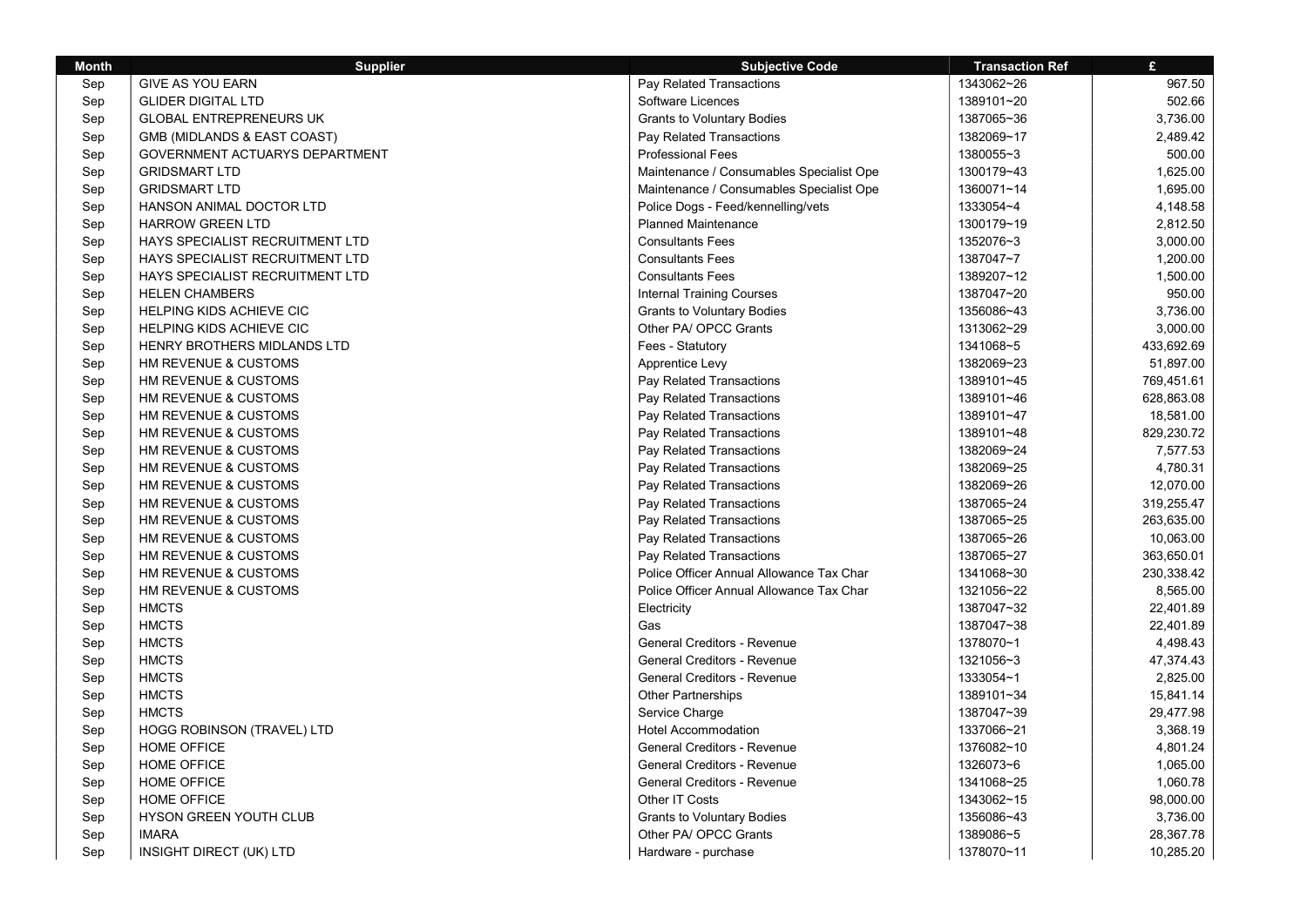| <b>Month</b> | <b>Supplier</b>                            | <b>Subjective Code</b>                 | <b>Transaction Ref</b> | $\mathbf{f}$ |
|--------------|--------------------------------------------|----------------------------------------|------------------------|--------------|
| Sep          | INSPIRED-SUCCEED CIC                       | <b>Grants to Voluntary Bodies</b>      | 1326073~12             | 3,736.00     |
| Sep          | <b>JACKSONS RECOVERY LTD</b>               | Vehicle Recovery Costs                 | 1365061~26             | 6,920.00     |
| Sep          | JC APPLICATIONS DEVELOPMENT LTD            | Software - upgrade / development       | 1376067~31             | 5,200.00     |
| Sep          | <b>JJ ARMSTRONG</b>                        | <b>Consultants Fees</b>                | 1365061~41             | 1,600.00     |
| Sep          | JML SOFTWARE SOLUTIONS LTD                 | Software Licences                      | 1306059~11             | 24,139.71    |
| Sep          | JON COLLINS CONSULTING LTD                 | <b>Professional Fees</b>               | 1378070~15             | 2,000.00     |
| Sep          | JUNO WOMEN'S AID                           | Other PA/ OPCC Grants                  | 1337066~48             | 2,083.33     |
| Sep          | LEVA INTERNATIONAL INC                     | <b>External Training Courses</b>       | 1389101~63             | 2,760.00     |
| Sep          | LINNEX (UK) LTD                            | Reactive Maintenance                   | 1341068~7              | 1,353.00     |
| Sep          | LYCAMOBILE UK LTD                          | <b>Electronic Forensics</b>            | 1300179~51             | 1,680.00     |
| Sep          | <b>MACOI LTD</b>                           | Furniture                              | 1300179~11             | 1,092.96     |
| Sep          | <b>MACOI LTD</b>                           | Furniture                              | 1300179~28             | 2,480.00     |
| Sep          | <b>MACOI LTD</b>                           | Furniture                              | 1343062~10             | 756.00       |
| Sep          | <b>MACOI LTD</b>                           | Furniture                              | 1378070~31             | 2.282.84     |
| Sep          | <b>MACOI LTD</b>                           | <b>Planned Maintenance</b>             | 1389101~83             | 3,205.77     |
| Sep          | MICHAEL PAGE INTERNATIONAL RECRUITMENT LTD | <b>Consultants Fees</b>                | 1356086~5              | 3,750.00     |
| Sep          | MICHAEL PAGE INTERNATIONAL RECRUITMENT LTD | <b>Other Third Party Payments</b>      | 1376067~42             | 3,480.00     |
| Sep          | MICHAEL PAGE INTERNATIONAL RECRUITMENT LTD | Other Third Party Payments             | 1389101~81             | 4,350.00     |
| Sep          | MITIE GROUP PLC                            | Police Surgeons / Clinicians           | 1356086~17             | 85,131.75    |
| Sep          | <b>MIVEN LTD</b>                           | Electricity                            | 1343062~57             | 1,426.01     |
| Sep          | <b>MIVEN LTD</b>                           | Rent                                   | 1343062~22             | 91,107.16    |
| Sep          | <b>MIVEN LTD</b>                           | Water Services / Rates                 | 1343062~59             | 552.00       |
| Sep          | <b>MPMM LTD</b>                            | <b>Consultants Fees</b>                | 1356086~5              | 5,250.00     |
| Sep          | <b>MRUFC LTD</b>                           | Hire of Rooms/Premises                 | 1370081~8              | 1,000.00     |
| Sep          | MUTUAL VENTURES LTD                        | <b>Consultants Fees</b>                | 1300179~14             | 10,350.00    |
| Sep          | MUTUAL VENTURES LTD                        | <b>Consultants Fees</b>                | 1337066~10             | 13,750.00    |
| Sep          | NATIONAL BLACK POLICE ASSOCIATION          | Specific Grants awarded                | 1382047~2              | 1.700.00     |
| Sep          | NATIONAL CAR PARKS LTD                     | Hire of Rooms/Premises                 | 1356086~44             | 6,874.95     |
| Sep          | NATIONAL CRIME AGENCY                      | Subscriptions                          | 1389101~74             | 725.00       |
| Sep          | NATIONAL MONITORING                        | Covert Alarms, CCTV & Security Systems | 1341068~26             | 3,809.68     |
| Sep          | NATIONAL MONITORING                        | Covert Alarms, CCTV & Security Systems | 1387065~29             | 2,523.64     |
| Sep          | <b>NCC PENSION FUND</b>                    | Pay Related Transactions               | 1389101~49             | 554,805.69   |
| Sep          | <b>NCC PENSION FUND</b>                    | Pay Related Transactions               | 1389101~51             | 217,261.09   |
| Sep          | NEW HOLLYBECK NURSERIES LTD                | <b>Building Works - Main Contract</b>  | 1352076~40             | 1,815.38     |
| Sep          | NEW HORIZON TRUST LTD                      | <b>Grants to Voluntary Bodies</b>      | 1326073~12             | 3,736.00     |
| Sep          | NIGHTSEARCHER LTD                          | Vehicles - Spares                      | 1337066~11             | 821.80       |
| Sep          | <b>NITON EQUIPMENT LTD</b>                 | <b>Specialist Equipment</b>            | 1306059~34             | 3,005.00     |
| Sep          | NO 1 COPPERPOT CREDIT UNION                | Pay Related Transactions               | 1343062~35             | 22,114.29    |
| Sep          | NO 1 COPPERPOT CREDIT UNION                | Pay Related Transactions               | 1382069~16             | 4,785.45     |
| Sep          | NOTTINGHAM CITY COUNCIL                    | Other PA/ OPCC Grants                  | 1337066~40             | 35,415.44    |
| Sep          | NOTTINGHAM CITY COUNCIL                    | Other PA/ OPCC Grants                  | 1337066~41             | 42,596.56    |
| Sep          | NOTTINGHAM CITY COUNCIL                    | Other PA/ OPCC Grants                  | 1337066~42             | 204,623.05   |
| Sep          | NOTTINGHAM CITY COUNCIL                    | <b>Office Equipment</b>                | 1376067~44             | 763.01       |
| Sep          | NOTTINGHAM CITY HOMES LTD                  | <b>Short Term Provisions</b>           | 1356086~27             | 646.92       |
| Sep          | NOTTINGHAM TRENT UNIVERSITY                | Other PA/ OPCC Grants                  | 1295061~55             | 5,000.00     |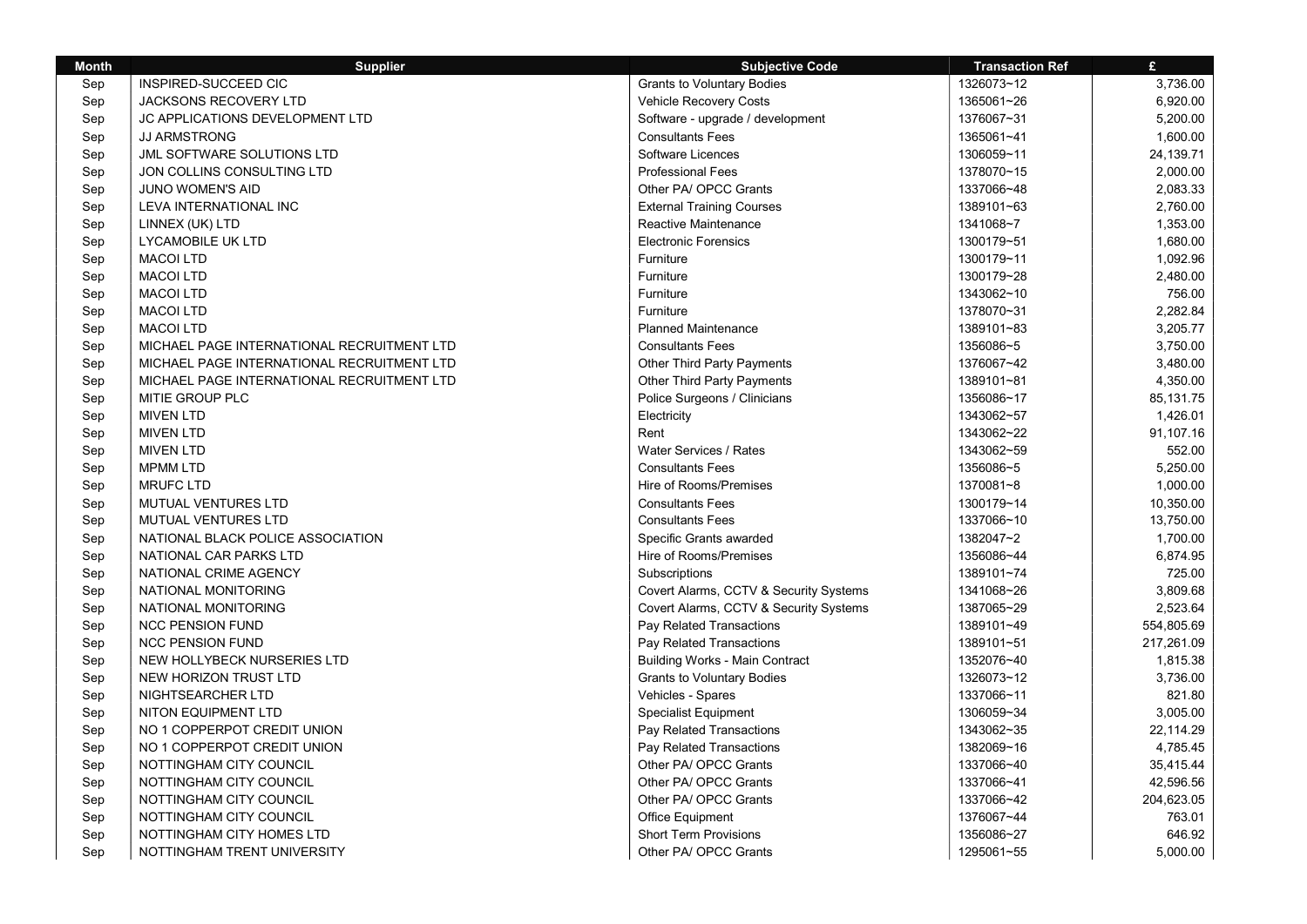| <b>Month</b> | <b>Supplier</b>                                                                  | <b>Subjective Code</b>                   | <b>Transaction Ref</b> | £            |
|--------------|----------------------------------------------------------------------------------|------------------------------------------|------------------------|--------------|
| Sep          | NOTTINGHAMSHIRE AND CITY OF NOTTINGHAM FIRE AUTHORITY                            | <b>Diesel</b>                            | 1300179~2              | 14,260.00    |
| Sep          | NOTTINGHAMSHIRE AND CITY OF NOTTINGHAM FIRE AUTHORITY                            | Rent                                     | 1300179~69             | 19,375.00    |
| Sep          | NOTTINGHAMSHIRE COUNTY COUNCIL                                                   | Other PA/ OPCC Grants                    | 1341068~28             | 59,038.00    |
| Sep          | NOTTINGHAMSHIRE SEXUAL VIOLENCE SUPPORT SERVICES                                 | Other PA/ OPCC Grants                    | 1321056~12             | 82,264.03    |
| Sep          | NOTTS POLICE BENEVOLENT FUND                                                     | Pay Related Transactions                 | 1343062~32             | 948.00       |
| Sep          | NOTTS POLICE FEDERATION FUND                                                     | Pay Related Transactions                 | 1343062~30             | 42,798.97    |
| Sep          | NOTTS POLICE FEDERATION FUND                                                     | Pay Related Transactions                 | 1343062~31             | 48.225.45    |
| Sep          | NOTTS POLICE FEDERATION FUND                                                     | Pay Related Transactions                 | 1382069~13             | 2.726.70     |
| Sep          | NOTTS POLICE SPORTS & SOCIAL CLUB                                                | Pay Related Transactions                 | 1343062~29             | 5.074.34     |
| Sep          | NOTTS POLICE SPORTS & SOCIAL CLUB                                                | Pay Related Transactions                 | 1382069~12             | 1,153.50     |
| Sep          | OFFICE FURNITURE TEAM GB LTD                                                     | Furniture                                | 1382069~5              | 6,697.00     |
| Sep          | ORBIS PROTECT LTD                                                                | <b>Decontamination Costs</b>             | 1365061~9              | 960.00       |
| Sep          | ORBIS PROTECT LTD                                                                | <b>Decontamination Costs</b>             | 1365061~20             | 625.00       |
| Sep          | ORBIS PROTECT LTD                                                                | <b>Decontamination Costs</b>             | 1365061~44             | 565.00       |
| Sep          | <b>OVERTON ELECTRICAL SERVICES</b>                                               | Radio / Airwave - Equipment              | 1300179~29             | 654.78       |
| Sep          | <b>OXFORD UNIVERSITY PRESS</b>                                                   | <b>Books &amp; Publications</b>          | 1378070~9              | 2,400.00     |
| Sep          | OXFORD WAVE RESEARCH LTD                                                         | <b>External Training Courses</b>         | 1387047~1              | 3,600.00     |
| Sep          | PAUL ELLIS AUTOS                                                                 | Vehicle Repairs                          | 1365061~32             | 1,103.33     |
| Sep          | PAYSTREAM MY MAX LTD<br>PCC OF THE ECCLESIASTICAL PARISH OF ST MARGARET'S ASPLEY | <b>Consultants Fees</b>                  | 1313062~5              | 4,950.00     |
| Sep          | <b>NOTTINGHAM</b>                                                                | Other PA/ OPCC Grants                    | 1313062~29             | 1,999.94     |
| Sep          | PELLACRAFT LTD                                                                   | <b>Other Employee Costs</b>              | 1376067~41             | 653.30       |
| Sep          | PERFECT CIRCLE JV LTD                                                            | Fees - Statutory                         | 1313062~4              | 22,170.40    |
| Sep          | PERFECT CIRCLE JV LTD                                                            | Fees - Statutory                         | 1313062~13             | 11,167.62    |
| Sep          | PERFECT CIRCLE JV LTD                                                            | Fees - Statutory                         | 1313062~24             | 23,341.35    |
| Sep          | PERSONNEL HYGIENE SERVICES LTD                                                   | <b>Clinical Waste</b>                    | 1326073~3              | 2,492.84     |
| Sep          | PETER ROBERTS                                                                    | <b>External Training Courses</b>         | 1389101~69             | 750.00       |
| Sep          | PFOA WELFARE SERVICES LTD                                                        | Subscriptions                            | 1326073~10             | 4,541.67     |
| Sep          | POLICE AND CRIME COMMISSIONER FOR CHESHIRE                                       | <b>Collaboration service</b>             | 1337066~38             | 532,920.88   |
| Sep          | POLICE AND CRIME COMMISSIONER FOR DERBYSHIRE                                     | Legal Costs                              | 1389207~22             | 2,188.00     |
| Sep          | POLICE AND CRIME COMMISSIONER FOR LEICESTERSHIRE                                 | <b>Collaboration service</b>             | 1389086~9              | 118,440.00   |
| Sep          | POLICE AND CRIME COMMISSIONER FOR LEICESTERSHIRE                                 | Collaboration service                    | 1389086~10             | 2,778,816.00 |
| Sep          | POLICE AND CRIME COMMISSIONER FOR LEICESTERSHIRE                                 | <b>Collaboration service</b>             | 1389086~12             | 233,321.00   |
| Sep          | POLICE AND CRIME COMMISSIONER FOR LEICESTERSHIRE                                 | <b>Collaboration service</b>             | 1389086~13             | 313,726.00   |
| Sep          | POLICE AND CRIME COMMISSIONER FOR LEICESTERSHIRE                                 | <b>Collaboration service</b>             | 1389086~17             | 287,473.00   |
| Sep          | POLICE AND CRIME COMMISSIONER FOR MERSEYSIDE                                     | <b>External Training Courses</b>         | 1376067~34             | 2,500.00     |
| Sep          | POLICE AND CRIME COMMISSIONER FOR NORTHAMPTONSHIRE                               | <b>Collaboration service</b>             | 1389207~77             | 2,997.70     |
| Sep          | POLICE AND CRIME COMMISSIONER FOR NORTHAMPTONSHIRE                               | Collaboration service                    | 1389207~78             | 5,042.89     |
| Sep          | POLICE AND CRIME COMMISSIONER FOR NORTHAMPTONSHIRE                               | <b>Collaboration service</b>             | 1389207~80             | 527.94       |
| Sep          | POLICE AND CRIME COMMISSIONER FOR NORTHAMPTONSHIRE                               | Maintenance / Consumables Specialist Ope | 1300179~53             | 600.00       |
| Sep          | POLICE AND CRIME COMMISSIONER FOR SUSSEX                                         | Minor Systems                            | 1352076~16             | 18,000.00    |
| Sep          | POLICE AND CRIME COMMISSIONER FOR WEST MIDLANDS                                  | Specialist Equipment                     | 1387047~56             | 765.00       |
| Sep          | POLICE AND CRIME COMMISSIONER FOR WEST YORKSHIRE                                 | <b>Collaboration service</b>             | 1376067~15             | 340,408.00   |
| Sep          | POLICE AND CRIME COMMISSIONER FOR WEST YORKSHIRE                                 | Software Licences                        | 1352076~13             | 18,943.02    |
| Sep          | POLICE MUTUAL ASSURANCE SOCIETY                                                  | Pay Related Transactions                 | 1343062~33             | 60,481.26    |

т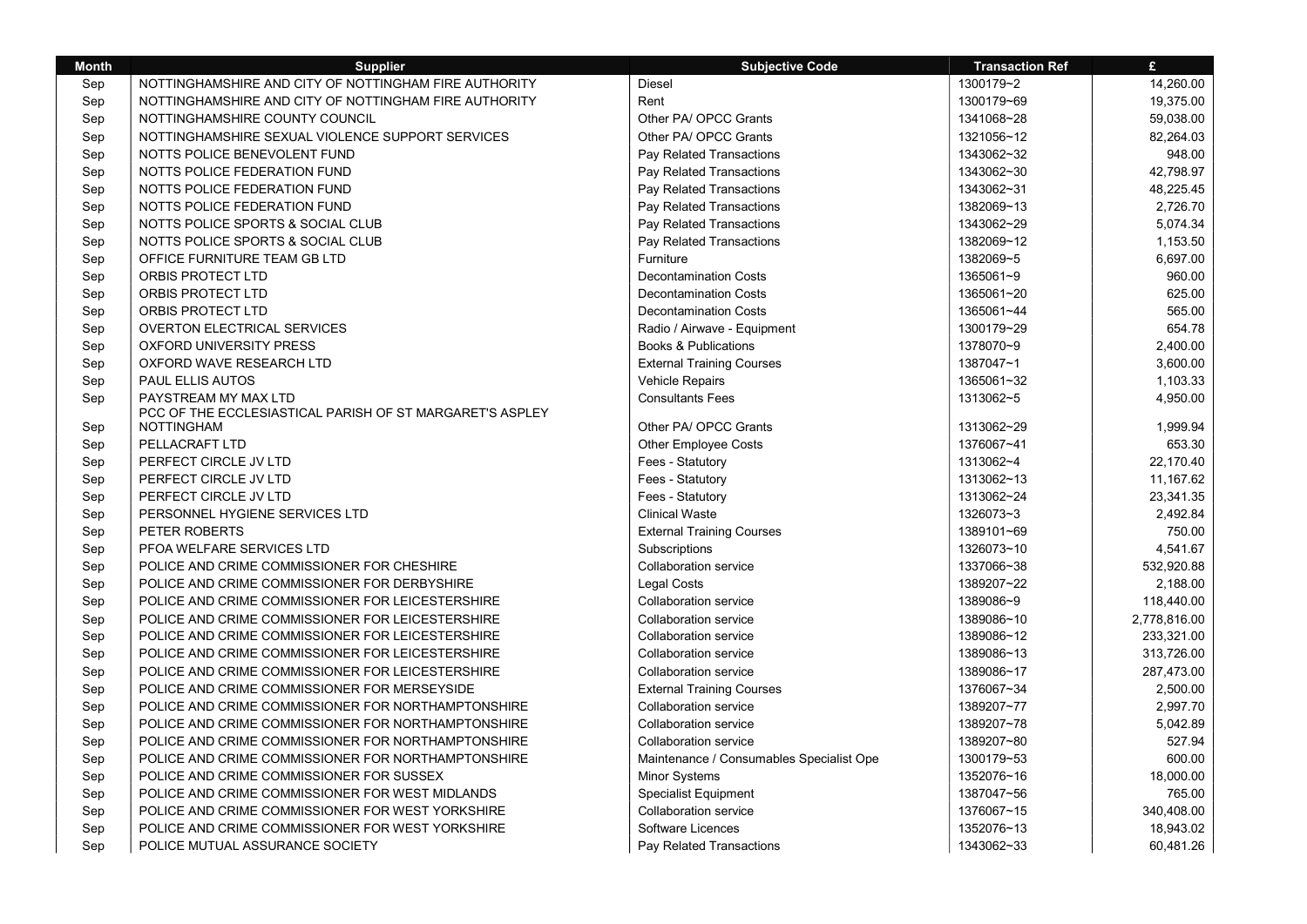| <b>Month</b> | <b>Supplier</b>                                 | <b>Subjective Code</b>                   | <b>Transaction Ref</b> | £          |
|--------------|-------------------------------------------------|------------------------------------------|------------------------|------------|
| Sep          | POLICE MUTUAL ASSURANCE SOCIETY                 | Pay Related Transactions                 | 1382069~14             | 4,849.54   |
| Sep          | POSITIVELY EMPOWERED KIDS CIC                   | <b>Grants to Voluntary Bodies</b>        | 1387065~36             | 3,736.00   |
| Sep          | POST OFFICE LTD                                 | Road Fund Licences                       | 1365061~1              | 950.00     |
| Sep          | POSTURITE (UK) LTD                              | Furniture                                | 1356086~9              | 634.24     |
| Sep          | POSTURITE (UK) LTD                              | Furniture                                | 1376067~1              | 634.24     |
| Sep          | PRAECEDO BUSINESS SOLUTIONS LTD                 | <b>Collaboration service</b>             | 1333054~20             | 13,900.00  |
| Sep          | PRAECEDO BUSINESS SOLUTIONS LTD                 | Collaboration service                    | 1343062~56             | 12,510.00  |
| Sep          | PROF S AL-SARRAJ                                | <b>Doctors Statements</b>                | 1365061~38             | 2,400.00   |
| Sep          | PRUDENTIAL                                      | Pay Related Transactions                 | 1382069~19             | 5,952.63   |
| Sep          | PUBLIC RELATIONS COMMUNICATIONS ASSOCIATION LTD | Subscriptions                            | 1389101~73             | 750.00     |
| Sep          | PULP FRICTION SMOOTHIE BAR CIC                  | <b>Grants to Voluntary Bodies</b>        | 1326073~12             | 3,736.00   |
| Sep          | <b>QUAL SAFE LTD</b>                            | <b>Books &amp; Publications</b>          | 1389207~9              | 620.00     |
| Sep          | RAINWORTH VILLAGE HALL                          | Hire of Rooms/Premises                   | 1389207~75             | 2,860.00   |
| Sep          | <b>RAPID RACKING</b>                            | <b>Planned Maintenance</b>               | 1389101~77             | 1,322.00   |
| Sep          | RAW2K LTD                                       | Vehicle Recovery Costs                   | 1300179~52             | 3,840.00   |
| Sep          | <b>REACH PLC</b>                                | Publicity                                | 1356086~7              | 4,650.00   |
| Sep          | <b>RECIPERO LTD</b>                             | Software Licences                        | 1337066~16             | 18,531.00  |
| Sep          | <b>RELIANCE HIGH TECH LTD</b>                   | Reactive Maintenance                     | 1300179~7              | 1,280.00   |
| Sep          | RELIANCE HIGH TECH LTD                          | Reactive Maintenance                     | 1306059~5              | 539.50     |
| Sep          | RICHFORD MOTOR SERVICES LTD                     | Vehicle Recovery Costs                   | 1356086~23             | 13,347.50  |
| Sep          | RICHFORD MOTOR SERVICES LTD                     | Vehicle Recovery Costs                   | 1389207~37             | 780.00     |
| Sep          | <b>RICOH UK LTD</b>                             | Photocopier Machines - Running Costs     | 1295061~25             | 12,721.70  |
| Sep          | <b>RICOH UK LTD</b>                             | Photocopier Machines - Lease Costs       | 1389101~75             | 7,222.70   |
| Sep          | <b>RISUAL LTD</b>                               | Hardware - purchase                      | 1300179~20             | 19,700.00  |
| Sep          | ROYAL MAIL GROUP LTD                            | Postage Costs                            | 1378070~21             | 787.00     |
| Sep          | ROYAL MAIL GROUP LTD                            | Postage Costs                            | 1365061~21             | 4,974.51   |
| Sep          | ROYAL MAIL GROUP LTD                            | Postage Costs                            | 1326073~1              | 3,041.73   |
| Sep          | ROYAL MAIL GROUP LTD                            | Postage Costs                            | 1378070~17             | 2,350.56   |
| Sep          | ROYAL MAIL GROUP LTD                            | Postage Costs                            | 1337066~19             | 2,531.91   |
| Sep          | S A ATKIN SERVICES                              | Maintenance / Consumables Specialist Ope | 1300179~54             | 1,804.00   |
| Sep          | SAADIAN TECHNOLOGIES UK LTD                     | Hardware - purchase                      | 1370081~5              | 99,968.02  |
| Sep          | SAFARILAND UK LTD                               | Clothing & Uniforms                      | 1378070~25             | 2,100.55   |
| Sep          | SAFARILAND UK LTD                               | Clothing & Uniforms                      | 1343062~47             | 844.00     |
| Sep          | SAFARILAND UK LTD                               | Clothing & Uniforms                      | 1370081~21             | 3,808.19   |
| Sep          | SAFARILAND UK LTD                               | Clothing & Uniforms                      | 1389101~53             | 1,458.20   |
| Sep          | SAFARILAND UK LTD                               | Clothing & Uniforms                      | 1389207~50             | 3,170.37   |
| Sep          | SAFARILAND UK LTD                               | Maintenance / Consumables Specialist Ope | 1370081~29             | 724.50     |
| Sep          | <b>SANCUS SOLUTIONS LTD</b>                     | <b>External Training Courses</b>         | 1356086~35             | 1,905.00   |
| Sep          | SANCUS SOLUTIONS LTD                            | <b>Legal Costs</b>                       | 1376067~43             | 1,022.00   |
| Sep          | SATSUMA MEDICAL LTD                             | <b>Reimbursement of Medical Costs</b>    | 1389207~45             | 2,704.00   |
| Sep          | SCOTTISH POLICE AUTHORITY                       | Network HOLMES 2                         | 1352076~22             | 21,120.00  |
| Sep          | SCOTT-MONCRIEFF & ASSOCIATES LTD                | <b>Short Term Provisions</b>             | 1295061~38             | 32,500.00  |
| Sep          | <b>SEND PROJECT</b>                             | <b>Grants to Voluntary Bodies</b>        | 1326073~12             | 3,736.00   |
| Sep          | <b>SEPURA LTD</b>                               | Hardware                                 | 1352076~42             | 237,409.00 |
| Sep          | <b>SEPURA LTD</b>                               | Radio / Airwave - Equipment              | 1341068~11             | 1,260.00   |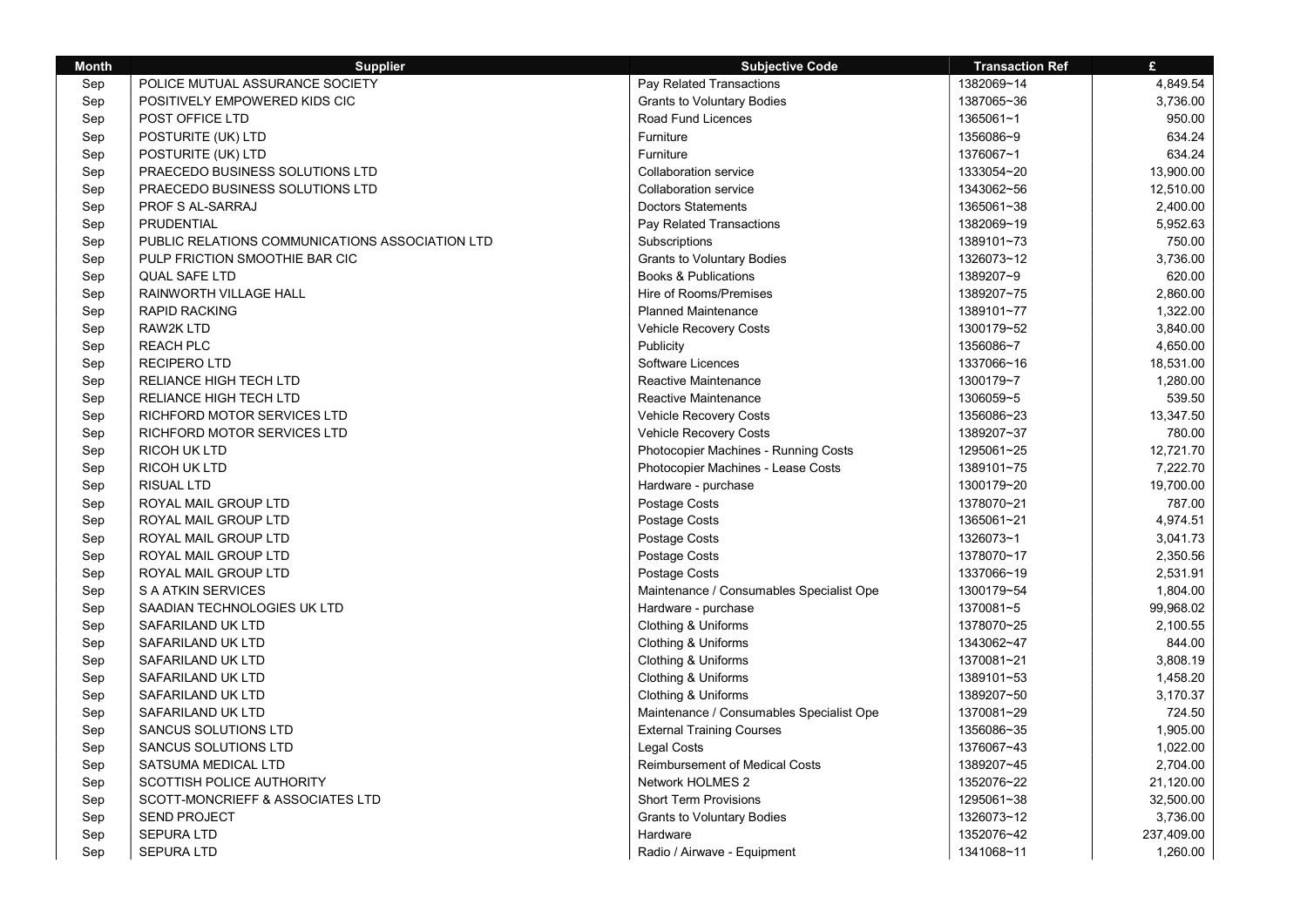| <b>Month</b> | <b>Supplier</b>                                 | <b>Subjective Code</b>                   | <b>Transaction Ref</b> | £            |
|--------------|-------------------------------------------------|------------------------------------------|------------------------|--------------|
| Sep          | <b>SHRED STATION LTD</b>                        | <b>Confidential Waste</b>                | 1295061~24             | 556.40       |
| Sep          | SHRED STATION LTD                               | <b>Confidential Waste</b>                | 1343062~18             | 605.00       |
| Sep          | SLATER ELECTRICAL SERVICES LTD                  | Fees - Statutory                         | 1389086~1              | 2,072.52     |
| Sep          | SLATER ELECTRICAL SERVICES LTD                  | Other IT Costs                           | 1350056~9              | 888.78       |
| Sep          | SLATER ELECTRICAL SERVICES LTD                  | <b>Planned Maintenance</b>               | 1300179~80             | 2,072.52     |
| Sep          | SLATER ELECTRICAL SERVICES LTD                  | <b>Planned Maintenance</b>               | 1350056~6              | 1,369.28     |
| Sep          | <b>SLATER ELECTRICAL SERVICES LTD</b>           | Reactive Maintenance                     | 1300179~6              | 1.060.20     |
| Sep          | SLATER ELECTRICAL SERVICES LTD                  | Reactive Maintenance                     | 1337066~5              | 652.55       |
| Sep          | SLATER ELECTRICAL SERVICES LTD                  | Reactive Maintenance                     | 1300179~7              | 844.40       |
| Sep          | SMARTDESK SYSTEMS LTD T/A TGS SERVICES (UK) LTD | Other Voice & Data                       | 1306059~32             | 2,675.85     |
| Sep          | SOFTCAT PLC                                     | Software - upgrade / development         | 1376067~40             | 52,992.00    |
| Sep          | SOFTWARE ONE UK LTD                             | Software Licences                        | 1350056~7              | 1,018,503.42 |
| Sep          | SOLO SERVICE GROUP LTD                          | <b>Contract Cleaning</b>                 | 1341068~19             | 48,171.49    |
| Sep          | SOLO SERVICE GROUP LTD                          | <b>Contract Cleaning</b>                 | 1370081~24             | 759.01       |
| Sep          | SONIC COMMUNICATIONS (INTERNATIONAL) LTD        | Other Partnerships                       | 1313062~23             | 1,560.00     |
| Sep          | <b>SPACEWISE</b>                                | Maintenance / Consumables Specialist Ope | 1389101~55             | 1,404.00     |
| Sep          | <b>SPACEWISE</b>                                | <b>Other Operational Expenses</b>        | 1389101~13             | 2,379.00     |
| Sep          | SPECIALIST COMPUTER CENTRES PLC                 | Hardware - purchase                      | 1376067~6              | 4,891.80     |
| Sep          | STARTRAQ (UK) LTD                               | Licence Fees                             | 1387047~28             | 6,471.00     |
| Sep          | STARTRAQ (UK) LTD                               | Software Licences                        | 1387047~27             | 2,356.70     |
| Sep          | STEPOUTSTAYOUT COMMUNITY CIC                    | <b>Grants to Voluntary Bodies</b>        | 1326073~12             | 3,736.00     |
| Sep          | <b>SUNTOP BOARDING KENNELS</b>                  | Stray Animals (maintenance costs)        | 1376067~17             | 6,905.00     |
| Sep          | <b>SYSTEM Q LTD</b>                             | Maintenance / Consumables Specialist Ope | 1389207~66             | 582.00       |
| Sep          | TELEPHONE TECHNOLOGY LTD                        | Mobile Phone Call Charges & Contract Cos | 1341068~8              | 1,586.40     |
| Sep          | <b>TGS</b>                                      | Other Voice & Data                       | 1306059~32             | 863.65       |
| Sep          | THE APPROPRIATE ADULT SERVICE LTD               | Witness Expenses                         | 1376067~35             | 7,227.24     |
| Sep          | THE DYSLEXIA ASSOCIATION                        | <b>Tuition Fees</b>                      | 1376067~30             | 800.00       |
| Sep          | THE DYSLEXIA ASSOCIATION                        | <b>Tuition Fees</b>                      | 1389101~68             | 800.00       |
| Sep          | THE DYSLEXIA ASSOCIATION                        | <b>Tuition Fees</b>                      | 1389207~63             | 1,200.00     |
| Sep          | THE INSTITUTE OF THE MOTOR INDUSTRY             | <b>External Training Courses</b>         | 1350056~22             | 550.00       |
| Sep          | THE PYTHIAN CLUB CIC                            | <b>Grants to Voluntary Bodies</b>        | 1387065~36             | 3,736.00     |
| Sep          | THE SMASHING GLASS CO (NOTTM) LTD               | <b>Planned Maintenance</b>               | 1306059~31             | 1,590.00     |
| Sep          | THEBIGWORD GROUP                                | Interpreters Fees & Translators Fees     | 1352076~25             | 2,629.52     |
| Sep          | THOMAS & SONS CONSTRUCTION LTD                  | Fees Planned                             | 1300179~85             | 10,328.90    |
| Sep          | TOTAL GAS & POWER LTD                           | Gas                                      | 1389207~36             | 3,169.95     |
| Sep          | TREBLE 5 TREBLE 1 LTD                           | Other Partnerships                       | 1389101~31             | 9,156.27     |
| Sep          | <b>UNISON</b>                                   | Pay Related Transactions                 | 1382069~18             | 6,669.25     |
| Sep          | UNITED VENTURES NOTTINGHAM CIC                  | <b>Grants to Voluntary Bodies</b>        | 1387065~36             | 3,736.00     |
| Sep          | UNIVERSITY OF LEICESTER                         | Pathologists Fees                        | 1295061~47             | 1,029.00     |
| Sep          | VBCS                                            | <b>Planned Maintenance</b>               | 1295061~6              | 720.00       |
| Sep          | <b>VENSON NOTTS LTD</b>                         | Vehicle Repairs                          | 1343062~7              | 20,346.30    |
| Sep          | <b>VENSON NOTTS LTD</b>                         | Venson DSAF                              | 1343062~44             | 174,877.13   |
| Sep          | <b>VENSON NOTTS LTD</b>                         | Venson PPM                               | 1343062~46             | 145,373.03   |
| Sep          | VEOLIA ENVIRONMENTAL SERVICES (UK) LTD          | <b>Waste Disposal</b>                    | 1295061~1              | 10,888.02    |
| Sep          | VEOLIA ENVIRONMENTAL SERVICES (UK) LTD          | <b>Waste Disposal</b>                    | 1295061~12             | 1,076.48     |